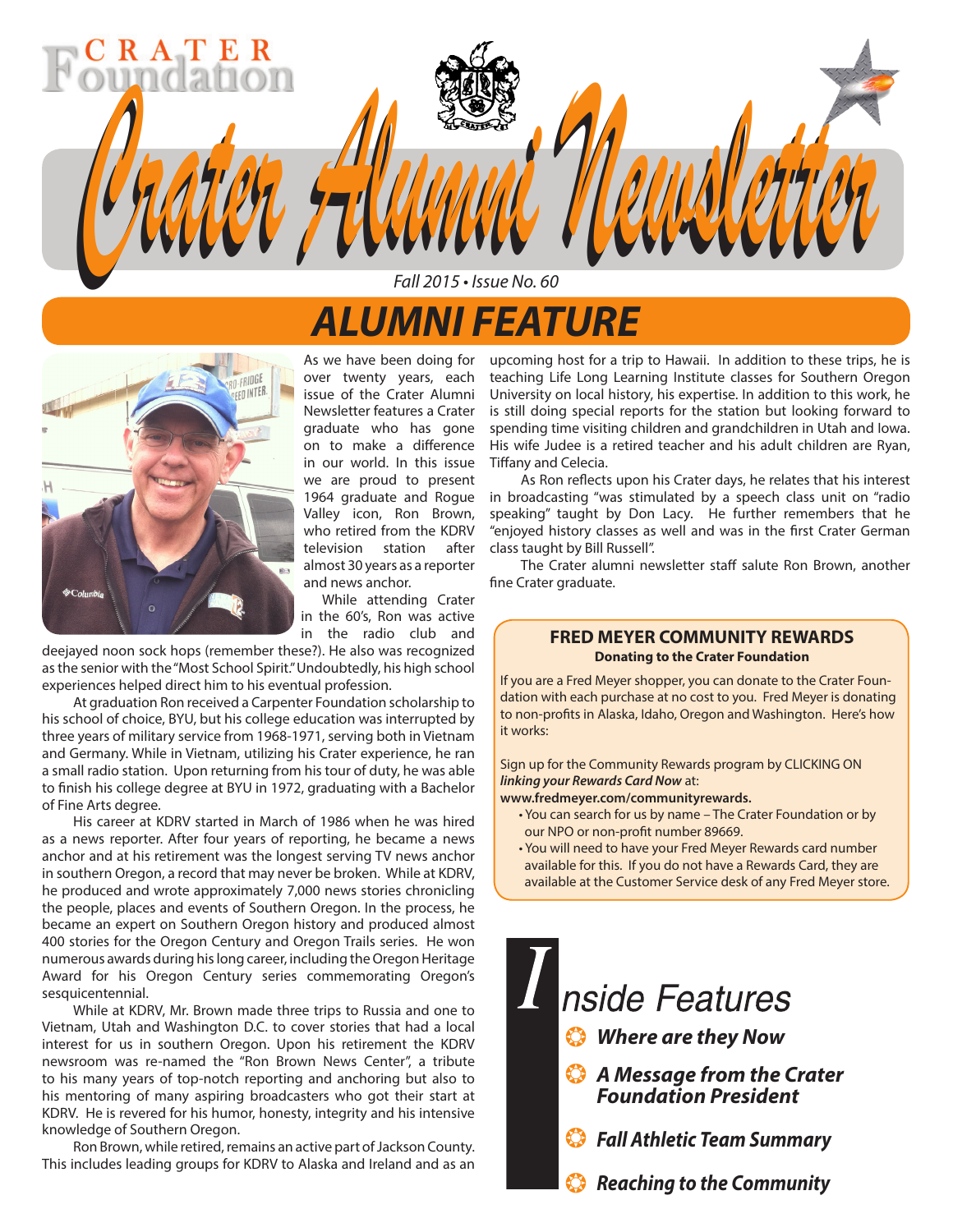## are<br>they HЕ

#### *1952 – 1959*

DON VON BUSKIRK (55) – lives in Livermore, California with his wife, Joan. JENNIFER DAVIS DAILY (82) – lives in Central Point where she works They have three grown children and four grandchildren. Don worked many years as a computer scientist with Lawrence Livermore National Lab. Retired in 1993 they love to travel and have traveled to Western Canada, Bahamas, Hawaii and most of the United States. Don's hobbies and special interests are golf, square and round dancing and RVing. **CLIFF CORDY (55)** - lives in Columbia, South America with his significant other, Sylvia. He graduated from Oregon State University in 1959 and received a doctorate in 1995. He states "the first half of my career was designing and building high powered laser systems and the second half of my career was designing power management systems for portable computers." Along the way he designed a 2 place airplane and earned a pilot's license. He's been to 50 states, 75 countries and 6 continents. His hobbies include many things but running tops them all. A distance runner in high school, he was also on the Oregon State Track team as a distance runner. He has competed in Master Championships all over the world and owns several national and country records for his age group. Recently he became the World Champion decathlete for ages 75 – 79. He also holds the new South American decathlete record at 7020 points.

#### *1960 – 1969*

**IVAN HIGINBOTHAM (63)** – lives in Central Point with his wife of 52 years, the former Glenda Worthington. They have two grown children and four grandchildren. The have lived in Central Point on the property Ivan grew up on. He worked as a steel fabricator-welder for 20 years then 14 years with a local irrigation district. Semi-retired since 2003 he still does some consulting and contract work. They enjoy family, friends, camping, hunting and fishing. They are very involved in their local church as well. **JOYCE ROBERTS OWENS (63)** – lives in Brookings, Oregon with her husband of 28 years, Jim. Joyce works at Sutter Coast Hospital as a registered nurse a few days a week and her husband is a retired Medford firefighter. They built a house together (over seven years' time) that overlooks the ocean and really enjoy living at the coast. They have six children and seven grandchildren throughout Oregon. Joyce plays the keyboard in a church band and together they enjoy hiking, photography, traveling and gardening.

**RON BARFIELD (67)** – lives in Fair Oaks, California with his wife, Annette. Ron is self- employed and has been for 40 plus years. He owns his own employment agency in Sacramento. His wife works for Los Rios Community college as a counselor/professor. They have one son who works for Ron as a placement counselor. In his free time Ron likes to play golf, take a few trips a year and remodel houses.

**DIANA CLINE MADEIROS (67)** – lives in White City with her husband, Lloyd. They have two sons and four grandchildren. Diana works as a medical insurance biller and in their free time they love to camp and fish.

### *1970 -1979*

**MICHAEL RUTTER (72)** – lives in Orem, Utah with his wife, Shari. They have two grown children Jon-Michael and Abbey. Michael is a writer and teacher and has written books from elementary to college texts, fishing and camping books as well. His two best sellers are Fly Fishing Made Easy and Fishing for the Complete Idiot. He has taught English and Technical Writing. They love to travel and to fish or hunt as much as possible. **JILL SPAULDING HOLZWORTH (72)** – lives in Cloverdale, Oregon with her companion Reg Genaw. She has two grown children and four grandchildren. They run her business "Leave It To Us" on the North Oregon Coast, doing property maintenance rentals. The love to travel and spend part time in the Rogue Valley and part time on the Oregon Coast. **SHIRLEY MARTIN ADAMS (75)** – lives in Central Point with her husband, William. They have four grown children and eight grandchildren. Currently Shirley is a Home Care Provider. She has lived in Arkansas and Texas before returning to the Rogue Valley.

**DAVID WILSON (76)** – lives in Cape Coral, Florida with his significant other, Carol Odell. He has one daughter, Alyssa who is 22. David works as bar staff at Groove Street Night Club in Cape Coral.

#### *1980 – 1989*

**BESSIE TIPTON BURK (82)** – lives in Arizona City, Arizona with her husband. She has three grown children and is a specialty care nurse at a research hospital. She has worked on her masters in science hoping to become a Nurse Practicianer in nephrology. Her husband is a computer systems technician for IBM.

for her self as a Medical Transcriptionist. She has three grown children, Derek 28, Aliasha 24 and Aubry 21.

**MIKE FRINK (84)** – lives in Eaton, Colorado with his wife, Amy. They have three daughters, twins Jenna a freshman at Colorado State University, Kayla a freshman at Northeastern Junior College; and Lauren a freshman in High School. Mike is in partnership in the Sharp Bros. Seed Company in Greeley, Colorado. They also own a show lamb business where they sell lambs nationally for youth members to show at county, state and national shows. Recently, their daughters had the Grand Champion lamb at the National Western Stock Show in Denver. Mike and Amy spend a lot of time supporting their girls in athletic events as well as traveling together in the summer.

#### *1990 – 1999*

**TRISHA SMITH (94)** – lives in Medford with her husband and teenage son. Trisha attended University of Oregon and received a degree in Psychology in 1994 and a Master's degree in Psychology in 2000. She has worked for Southern Oregon Neuropsychological Clinic and currently is a Psychologist Associate Resident.

**MELISSA BERNSTEIN FRICKE (94)** – lives in Aliso Viejo, California with her husband Scott and their two children Bella and Jacob. Melissa graduated from Southern Oregon University in 1998 and received a Master's Degree from University of Redlands in 2004. Before marriage she enjoyed being an extra on various TV shows in Los Angeles. She fell into the recruiting industry 13 years ago and is currently a Senior recruiter for Oracle where she places people in Sales, Marketing, IT, Finance and Legal jobs. Her husband owns his own company as a strength coach for Major League Baseball and trains players in the off season. In their spare time they love to travel the world, watch baseball games and play at Disneyland. She also coaches cheerleading at a local university where she can continue to spread her passion for cheer. **SILAS MORSE (95)** – lives in Carlsbad, California where he works for Rockstar Games. Silas attended Washington and Lee University in Virginia, graduating in 1999 with a Bachelor of Science degree. He graduated from University of Florida College of Medicine and was published in two different medical journals studying the affects of alcohol on the brain. Currently he is a game designer having worked for Sigil Games Online, Sony Online Entertainment and currently with Rockstar Games. He was the Senior Scripter for Grand Theft Auto 5. **AARON ALLEN (95)** – lives in Erie, Colorado with his wife, the former Karie Watier (97). They have two daughters, Ainsley 5 and Everly 1. Aaron is a teacher and coach at Louisville Middle School and Head baseball coach at Centaurus High School. Aaron graduated from Baylor University with a degree in education-human health, performance, and recreation in 2002, received a Masters Degree in Sport Administration from University of Northern Colorado and a Principal/Administration Licensing from University of Colorado Denver in 2011. Karie is a Doctor of Pediatrics in Physical Therapy. They are very involved with their church, friends and family activities and still see their best friends, Kyle and Ashley Rogers who live nearby.

#### *2000 - 2005*

**NOAH LICHTENSTEIN (00)** – lives in San Francisco, California. Noah graduated from Stanford University in 2004 with a degree in American Studies and Political Science. Living in San Francisco, he was co-founder of Annuvia Inc. from 2005-07; was Director of Business Development for Climate Corporation from 2008-09; co-founder and head of Partnerships for HomeRun.com and currently is partner, in Cowboy Ventures. Noah held a 4.0 GPA and played on the Stanford lacrosse team. He is a member of the Board of Directors for United Way of the Bay Area.

**BONNIE RYAN GLIDEWELL (03)** – lives in Medford with her husband, Ty. Recently married this past summer, Bonnie works at Rogue Community College at White City. Ty, a graduate of North Valley High School works for Pacific Power in Grants Pass.

**JESSICA WASNIEWSKI (05)** – lives in Wausau, Wisconsin. Jessica attended Oregon State University and received a Bachelor's Degree from University of Wisconsin Stevens Point in Health Promotion and Human Behavior. She is currently the Member Engagement Director at the Woodson YMCA in Wausau, Wisconsin.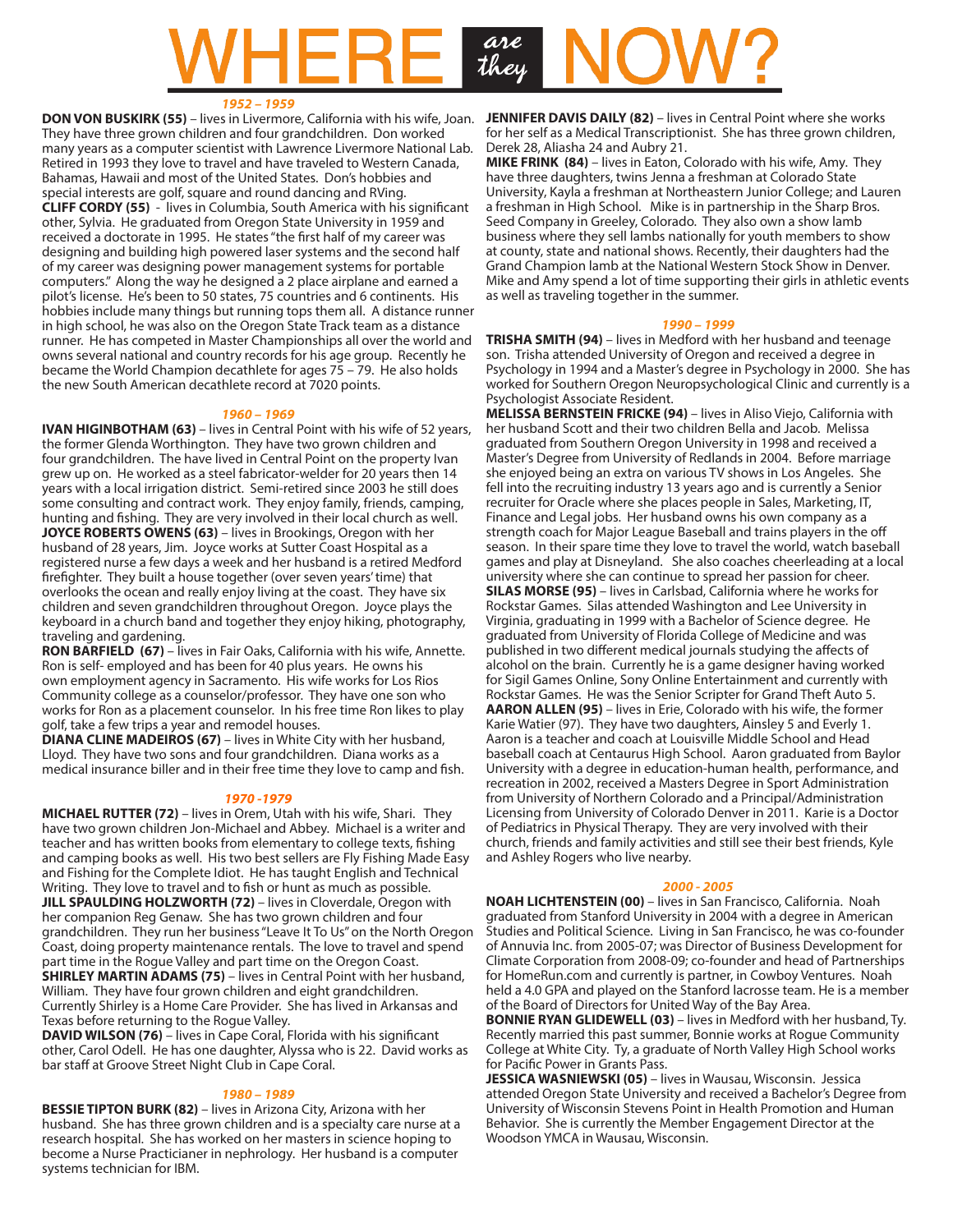# **OUNDATION** A Message From

 It's the time of year that I have the opportunity to talk about one of my favorite subjects in the Alumni Newsletter, and that is about the Crater Foundation. As many of you know, the Newsletter is the result of the Foundation being formed in 1992 in an attempt to reconnect alumni with the present Crater High School and the mission of the Crater Foundation. Thus far, 23 years later, we believe we are somewhat successful. In 60 issues of the Newsletter we have featured and/or written about 1124 Crater graduates and have inspired many to support our Crater Foundation scholarship program.

 Our Scholarship program continues to grow and benefit more Crater graduates each year. This year alone we awarded more than \$216,000 to 165 graduates. In addition we awarded \$39,500 to Crater graduates who have completed at least one year of college. We now, since our inception, have awarded 3654 Crater graduates with scholarship assistance that has now surpassed 3.3 million dollars.

In addition we have awarded over \$132,000 to our 10 District 6 schools to be used for human needs and student rewards, have awarded over \$50,000 in special grants to our District 6 schools for projects outside of District budget constraints and have contributed over \$30,000 for school supplies for District 6 students as we partner with the Central Point Rotary Club and the Jackson County New Car Dealers to give every kindergarten student who enters District 6 schools a packet of school supplies.

 Yes, we are healthy and growing and are taking great strides in securing longevity for the Foundation. Our hope and plan is that the Crater Foundation will continue to grow and function for Crater graduates and School District 6 students for years to come.

 Our goal and motto is "making a difference in a young person's life" and we believe that we are achieving that goal. To the 9000 Crater High alumni that receive this Newsletter, "thank you" to all who support what we do. You should be proud to be a graduate of Crater High School.

## **Crater Foundation Information**

Web Site: craterfoundation.district6.org E-mail: craterfoundation@district6.org Facebook: http://www.facebook.com/craterfoundation Telephone: 541-494-6308

Mailing address: Crater Foundation P.O. Box 5172 Central Point, OR 97502



**Fall Athletic Results**  *5A-3 Midwestern League*

Crater is now playing in the Midwestern League which consists of Ashland, Churchill, Crater, Eagle Point, Marist, North Eugene and Springfield.

The football team competes in the Midwestern Conference with the exception of North Eugene as they have chosen to play an independent schedule. As the regular season came to an end Crater had 9-0 record for the 1st time in school history and are ranked number two in the state. As we go to press the Comets begin their state playoff run with a home game against Silverton.

The Crater volleyball team, playing in the Midwestern League, finished the season in 3rd place and qualified for a state playin game. They finished the regular season with an 11 -9 record. Their season came to an end when they were defeated by Central in the state playin game.

## **THE CRATER FOUNDATION REACHING TO THE COMMUNITY**

The Crater Foundation has worked very hard the past 2-3 years in connecting with our communities. The following are some of the Foundation activities that have occurred this past year.

 We have entered a float in the Central Point 4th of July parade for the past three years. Our float theme this year was "Our Future's So Bright You Gotta Wear Shades". We had District 6 students of all ages riding on the float and older students walking with the float handing out Crater Foundation sunglasses. The float was sponsored by Papa Murphy's Pizza and Sunscape Window Tinting and received an award for third place. The float was led by Foundation President Harvey Tonn, his wife Judy and granddaughter Meagan Parke riding in a golf cart given to the Foundation. The golf cart has new batteries donated by Interstate Batteries, new tires donated by Advantage Tire and a black and orange "wrap" donated by Wrapped Graphics.

 October is Crater Foundation month in our communities. A large banner hangs across Main Street of Central Point, Foundation banners are hung at each of the 10 District 6 schools and the School District office and 200 lawn signs have been distributed throughout our communities.

The Foundation sponsored a "Thank You" and "introducing people to the Foundation" summer event at Del Rio Vineyards. More than 250 people were invited to a spectacular evening of dinner, wine and music. Attendees were provided ways to donate to the Scholarship fund and an anonymous donor matched each donation up to \$20,000. The event ended with over \$35,000 being donated. A set of diamond earrings were given away in a drawing and an award was present by the Crater Foundation Board of Directors to Noel Moore and family for the continuous support they've given to the Crater Foundation and to students of School District 6. The entire event was sponsored by numerous businesses and individuals.

 The Foundation continues to form partnerships with businesses in our community that now include; The Point, Hawaiian Hut, Quizno's, Bobbio's Pizza, Yo Twist, Dairy Queen, Mazatlan Grill, Central Point Florist, Abby's Pizza, Lillie Belle Chocolates and Berg's Bakery.

 And finally, the annual Dessert/Auction. This year the 22nd annual Dessert/Auction will be held on Saturday, December 5th. We've partnered with the City of Central Point who will sponsor their Christmas parade at 4:30 followed by the Crater Foundation Dessert/Auction at 6:00. A trolley will be available to transport people to different city locations and to the Dessert/Auction held at Crater High School. Several restaurants in Central Point will be hosting pre and post functions around the Dessert/Auction. This is the major fundraiser of the year for the Crater Foundation.

**60th EDITION OF THE ALUMNI NEWSLETTER GO TO OUR CRATER FOUNDATION WEB SITE TO FIND ALL 60 EDITIONS OF THE NEWSLETTER Web Site - craterfoundation.district6.org**

 The Crater boys and girls soccer teams also played all opponents in the Midwestern League. The boys finished the season with a 0-13 record and failed to make the state playoffs. The girls soccer team finished the season with a 2-10-3 record, qualified for the state playoffs but were defeated by Corvallis in the first round of playin games.

 The Crater boys and girls cross country teams are also in the Midwestern League. The boys finished the season placing 1st in the conference and qualified the team for the state meet. The Comet girls also finished 1st in the conference and also qualified the team for the state meet. The boys team finished 2nd at the state meet with senior Walt Vail as the individual state champion. The girls team finished 3rd at the state meet with senior Jordan Monroe finishing in in 4th place.